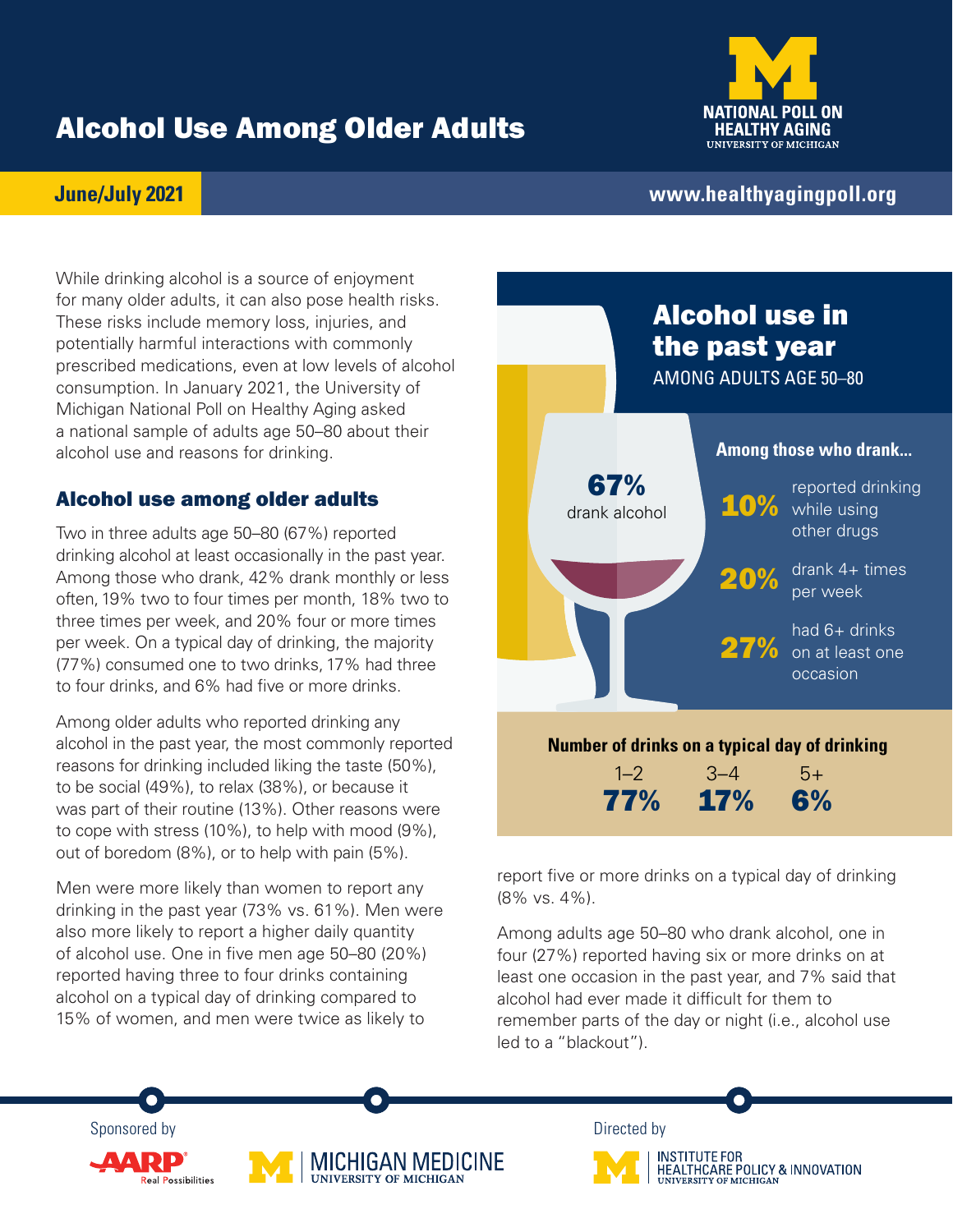#### Use of alcohol with other drugs

One in ten adults age 50–80 (10%) who drank alcohol in the past year said they drank while using other drugs, including marijuana, prescription tranquilizers, prescription sleeping pills, prescription pain pills, and/or any illicit drugs. Alcohol-related blackouts were more common among those who consumed alcohol while using other drugs (20%) compared to those who did not (6%).

### Treatment for alcohol use

One in four older adults (27%) said there was a time in their life when they thought they were drinking too much, and 10% of adults who drank alcohol reported there was a time in the past year when they thought they were drinking too much. One in five of those who thought they had ever been drinking too much (19%) had ever sought help from a therapist, doctor, or support group, and one in ten (9%) sought help during the past year.

One in four adults age 50–80 reported a decrease in their alcohol use during the COVID-19 pandemic, while one in seven reported an increase in use.

### Use of alcohol during the COVID-19 pandemic

During the COVID-19 pandemic, 27% of older adults reported a decrease in their alcohol use, 14% an increase, and 59% had no change in their alcohol use. Among those who reported drinking for social reasons, 11% increased their drinking during the pandemic. Among those who reported drinking to

relax, 26% increased their alcohol use during the pandemic. The proportion who reported an increase in their alcohol use during the pandemic was higher for those who said they drank to help with pain (49%), to cope with stress (48%), out of boredom (46%), to help with mood (38%), or as part of their routine (31%).

There was also an association between feelings of loneliness and changes in alcohol use during the pandemic. Older adults who reported a lack of companionship some of the time or often in the past year were more likely to say they increased their alcohol use during the pandemic than those who hardly ever lacked companionship (19% vs. 12%). Similarly, those who reported feeling isolated some of the time or often in the past year were more likely to have increased drinking during the pandemic than those who hardly ever felt isolated (19% vs. 10%).

#### Implications

This poll showed that the majority of older adults do not drink alcohol or drink at low to moderate levels defined by federal guidelines for adults of legal drinking age as two drinks or less in a day for men and one drink or less in a day for women. However, some adults age 50–80 reported more risky alcohol use. For example, 23% reported drinking three or more drinks on a typical day of drinking, and one in ten older adults who drink have combined alcohol with other drugs. Exceeding guidelines for moderate drinking and combining alcohol with other drugs increases older adults' risk of adverse health and social consequences. Some older adults, depending on their health conditions and medications, may experience health consequences at lower levels of alcohol use. Yet, few older adults reported having concerns about their current alcohol use or have sought help for alcohol problems.

Aging affects how the body responds to alcohol and other substances and specifically increases the brain's sensitivity to the effects of alcohol and drugs. This can mean that drinking at levels older adults did when they were younger can now pose more substantial health risks. Older adults who